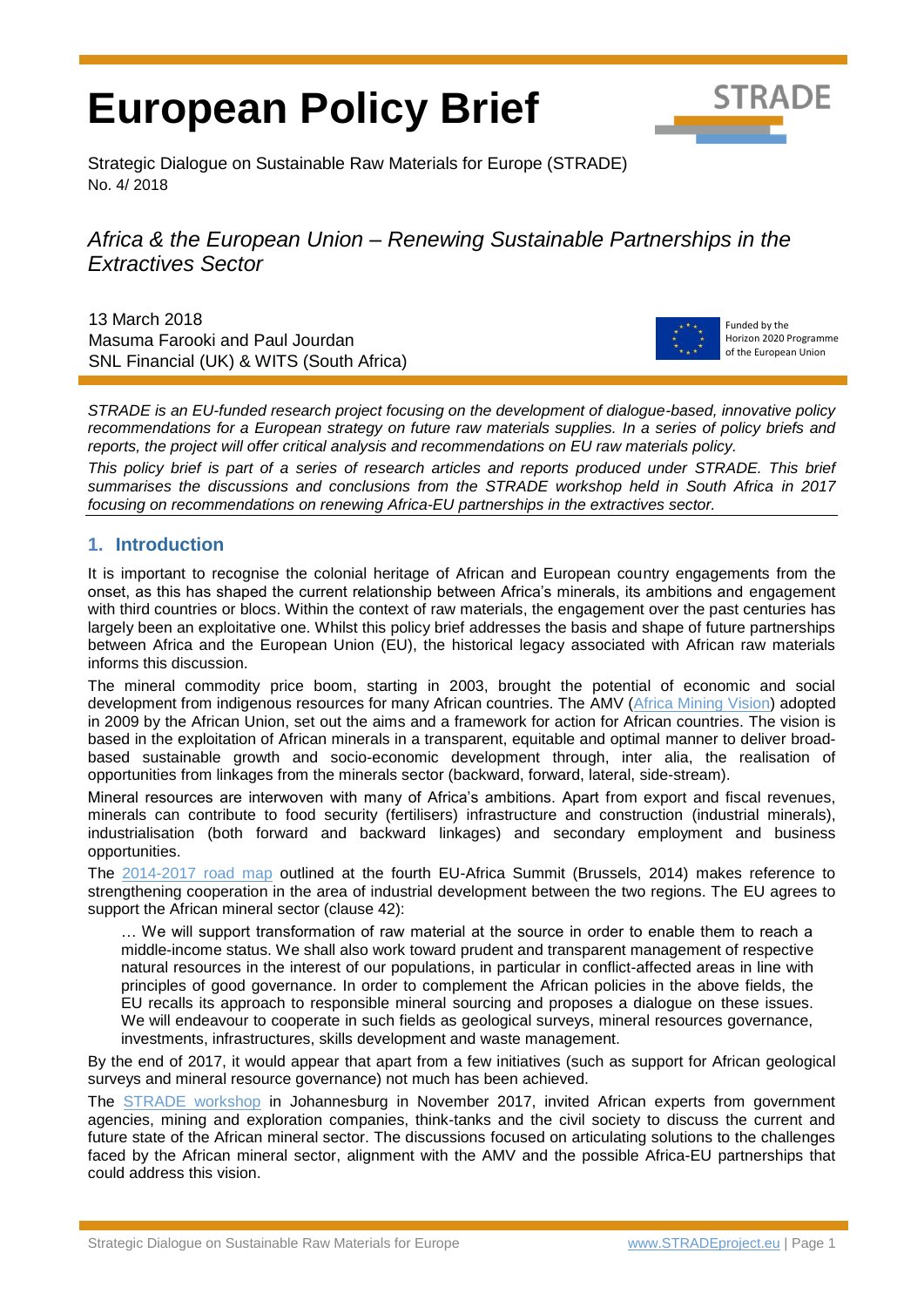The EU's current partnerships with African states in relation to their mineral sectors have been summarised in STRADE's [Policy Brief 01/2016,](http://stradeproject.eu/fileadmin/user_upload/pdf/PolicyBrief_01-2016_May2016_FINAL.pdf) with a more detailed analysis in STRADE's [Report 02/2017.](http://stradeproject.eu/fileadmin/user_upload/pdf/STRADE_Rpt_D3-03_EU-RawMat_May2017_FINAL.pdf) Such programs have included funding through Multi-Annual Indicative Programmes, funding for 'Stones for Development', the PanAfGeo geological cooperation project as well as numerous individual EU member state assistance programs.

This Brief starts with a few overarching principles informing constructive partnerships, before drilling down into specific mineral challenges discussed during the workshop. The recommendations from all sessions are summarised in the last section.

# **2. Renewing sustainable partnerships**

The title of the workshop focused on two key words: 'renewing' and 'sustainable'. The discussion around 'renewing' partnerships stems from the near absence of EU-level projects in Africa when compared with other major industrial countries, such as Australia, Canada and China. While individual EU member states are active in the region, Africa-EU level projects remain few and far between. This was not always the case. EU's SYSMIN facilities, available in the 1986-2000 period, as well as financing from the European Investment Bank have not been replaced by new tools in the present era. The [final declaration](http://www.consilium.europa.eu/media/31991/33454-pr-final_declaration_au_eu_summit.pdf) of the African Union-European Union Summit in 2017 also makes no mention of minerals, although renewable energy is mentioned as an area of cooperation.

The conduit of Africa-EU partnerships is mainly through the Economic Partnership Agreements (EPA) that are being currently negotiated, or have recently been concluded, between the EU and a number of regional African states. This includes the [EU-SADC EPA](http://ec.europa.eu/trade/policy/countries-and-regions/regions/sadc/) (June 2016), [EU-ECOWAS EPA](http://ec.europa.eu/trade/policy/countries-and-regions/regions/west-africa/) (which has been initiated and provisionally applied since 2013), and the [Eastern and Southern Africa \(EAS\) EPA](http://ec.europa.eu/trade/policy/countries-and-regions/regions/esa/) currently being negotiated.

These partnership agreements are meant to replace the African, Caribbean and Pacific Countries (ACP) trade agreements previously in place. The salient feature of an EPA is the removal or reduction of customs tariffs in bilateral trade (as opposed to Partnership and Cooperation Agreements which leave customs tariffs as they are). EPAs also cover a number of sectors, both industrial and others and the mineral sector tends to be one issue within the larger agreement being negotiated. Therefore, the priority awarded to clauses applicable to the mineral and metals sector, within an EPA, may be low. This also contributes to the presumption of the EU's absence within the African mineral sector. Hence, the need to 'renew' partnerships was considered a key element of the workshop.

The second key word for the workshop was 'sustainable' and required elaboration. First, Africans do not see the historical model of African raw resources extraction purely for export as sustainable, and persisting perceptions based on this model, on either continent, undermine partnership. There was consensus that an improved skills and knowledge base, increasing economic activity (resource-based industrialisation) and adequate protection of communities and their environments will contribute to more effective and sustained resource extraction.

Second, sustainable also refers to increasing the mineral reserve base through continued exploration and modernisation, and resource efficiency in the EU and Africa. While largely the responsibility of African governments, organisations and business, these aspects of sustainable supply can certainly be supported through assistance from, and partnership with, the EU.

Third, the workshop focused on the sustainability of partnerships themselves. This concept acknowledges the need to move away from a 'project' or 'program' approach, in favour of developing long-term partnerships that are not necessarily time or budget bound. The nature of these partnerships can vary, from where either party makes an equal contribution to where one is a junior and the other a senior partner, depending on the issue under consideration.

#### **3. A dialogue needs to go both ways**

A second major underlying theme within the workshop was the importance of acknowledging that partnerships and dialogues need to go both ways. The historical legacy of the European-African relations means that often the 'dialogue' has been perceived to be based on what Europe needs from Africa. It leaves the impression that Africa's own ambitions for its minerals and the link to broad-based development have been side-lined. As the international mineral sector becomes increasingly interlinked, the impacts of European mineral policies are far reaching. For example, the EU's commitment to increased metal recycling has consequences for investment in virgin minerals in Africa. The EU's commitments to renewable energy, with the accompanying decrease in coal and uranium consumption, and increase in green metals (platinum, lithium, cobalt, etc.) filters down the production chain to African mineral assets. With the expanding use of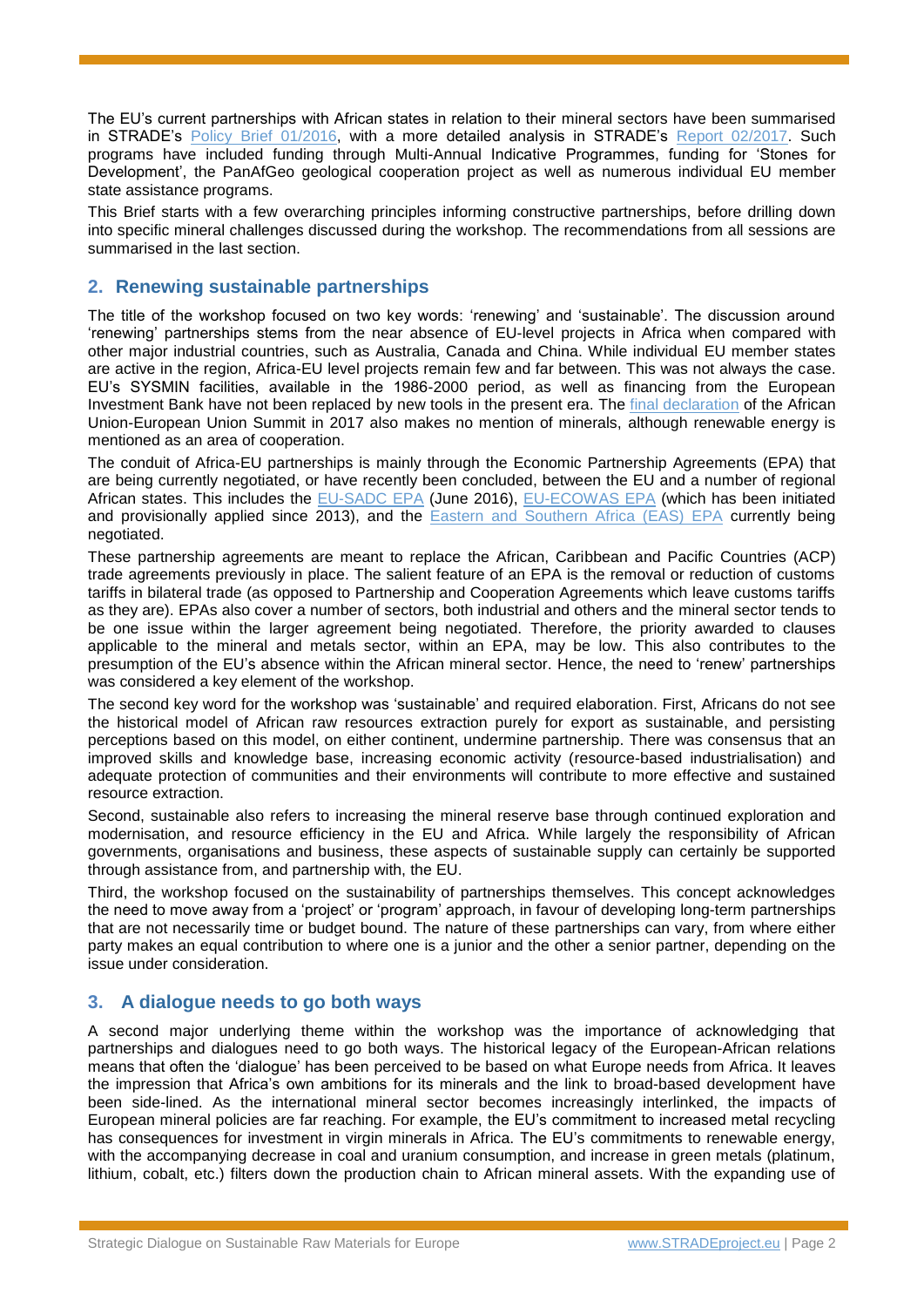due diligence standards, for example for conflict minerals, there is an impact on African economies where most of these minerals are produced.

The impacts of such EU policies on African mineral ambitions are often not discussed with African partners, prior to their formulation and implementation. Therefore, the dialogue is not perceived to be bilateral.

While in 2017 Africa remained a smaller global producer of minerals (excluding few minerals such as platinum), in the future its share of global production is expected to grow. For African countries to effectively manage resource extraction and mineral value-chains in the future, the conversation around the continent's role and contributions in the global mineral sector need to be considered within partnerships. The African agenda (as per the AMV) of more strongly defining its own role, and specifically moving away from being a provider of raw materials and market for finished products, towards resource-based industrialisation, needs to be fully addressed in this conversation, together with the needs of its economic partners.

A second related issue with partnerships is the question of who is the partnership with. The difference in the political and regulatory landscapes between African and European countries can lead to different interpretations of how partnerships can work. While the majority of the discussion in this Policy Brief focuses on government to government relations, it is important to note the role of private sector companies. A number of recommendations within this workshop focused on regulating the behaviour of international mining and exploration companies (some headquartered in Europe) in African jurisdictions. While there is an acknowledgment that African governments should regulate their own jurisdictions, there is also the acceptance that few are effectively able to do so. While capacity building within African governments continues, it does raise a time-bound impetus for European governments to regulate their companies operating abroad.

This is a complicated situation – while there are some regulations in place in Europe (Transparency Directive), most standards relating to mineral operations abroad are voluntary (see STRADE [Policy Brief](http://stradeproject.eu/fileadmin/user_upload/pdf/STRADEPolBrf_03-2017_OpDesignExp-DueDilgncCert_Apr2017_FINAL.pdf)  [03/2017\)](http://stradeproject.eu/fileadmin/user_upload/pdf/STRADEPolBrf_03-2017_OpDesignExp-DueDilgncCert_Apr2017_FINAL.pdf). The current legal framework for the EU to regulate its companies abroad is limited to non-existent; it would need to be drafted. For such an effort to take place, the EU must have the political will to do so and European based businesses must also agree to the need for such legislation. The workshop participants differed on whether such an approach for EU regulation is reasonable or viable, and whether this would ensure continued respect for Africa's autonomous jurisdiction.

#### **4. The African vision vs. strategy**

The Africa Mining Vision sets out the agreed ambitions for the mineral producers. However, the translation of the tenants of the vision into a strategy have not been as clear, though elements are found in the AMV Action Plan. Individual African countries have mineral development plans and policies as well as legislation. However, a combined African strategy, to mirror the vision, is still undocumented.

The [African Mineral Development Centre](https://www.uneca.org/pages/about-amdc) (AMDC) established under the African Union was tasked to provide strategic operations support for the Vision and the Action Plan. Since 2013, the AMDC has produced a number of publications focusing on a range of issues from Artisanal and Small-Scale Mining (ASM), poverty reduction strategies, capacity building and linkages, African geological information systems and tackling illicit financial flows. The AMDC can be considered as the flagship institution to assist African countries in formalising their mineral strategies and harmonise policies across countries. However, it is still a 'young' entity with limited resources and is growing in its role to support African governments develop their strategies.

In addition to the AMDC, a number of Official Development Assistance (ODA) programs from both EU and non-EU countries support development of mineral policies in individual African countries (for a summary, please see STRADE Report [02/2017\)](http://stradeproject.eu/fileadmin/user_upload/pdf/STRADE_Rpt_D3-03_EU-RawMat_May2017_FINAL.pdf). While such projects address a number of development challenges, they tend to juxtapose competitiveness against development. As stated earlier, the AMV is a far-reaching policy statement that looks to build the competitiveness of its mineral sector and to use it to underpin wider economic growth, development and industrialisation – such that the continent is not considered simply as a provider of crude or semi-processed minerals.

However, when mineral sector projects are viewed through the 'development' lens only, they may fail to consider the competitiveness aspects. For example, to build mineral sector competitiveness, the development of the IT sector can be a major contributor. It would create high skilled employment linkages with the mineral sector as well as create the skills for economic growth in other sectors. African businesses that have matured over the past ten years are keen to take up opportunities within the mineral sector. Yet these segments are often ignored in ODA projects, which instead focus on developing linkages where local industrial capacity is limited to non-existent or focus on subsistence and small-scale firms. Therefore, the ODA derived mineral strategy may be considered to be somewhat out of sync with the AMV. Revisiting the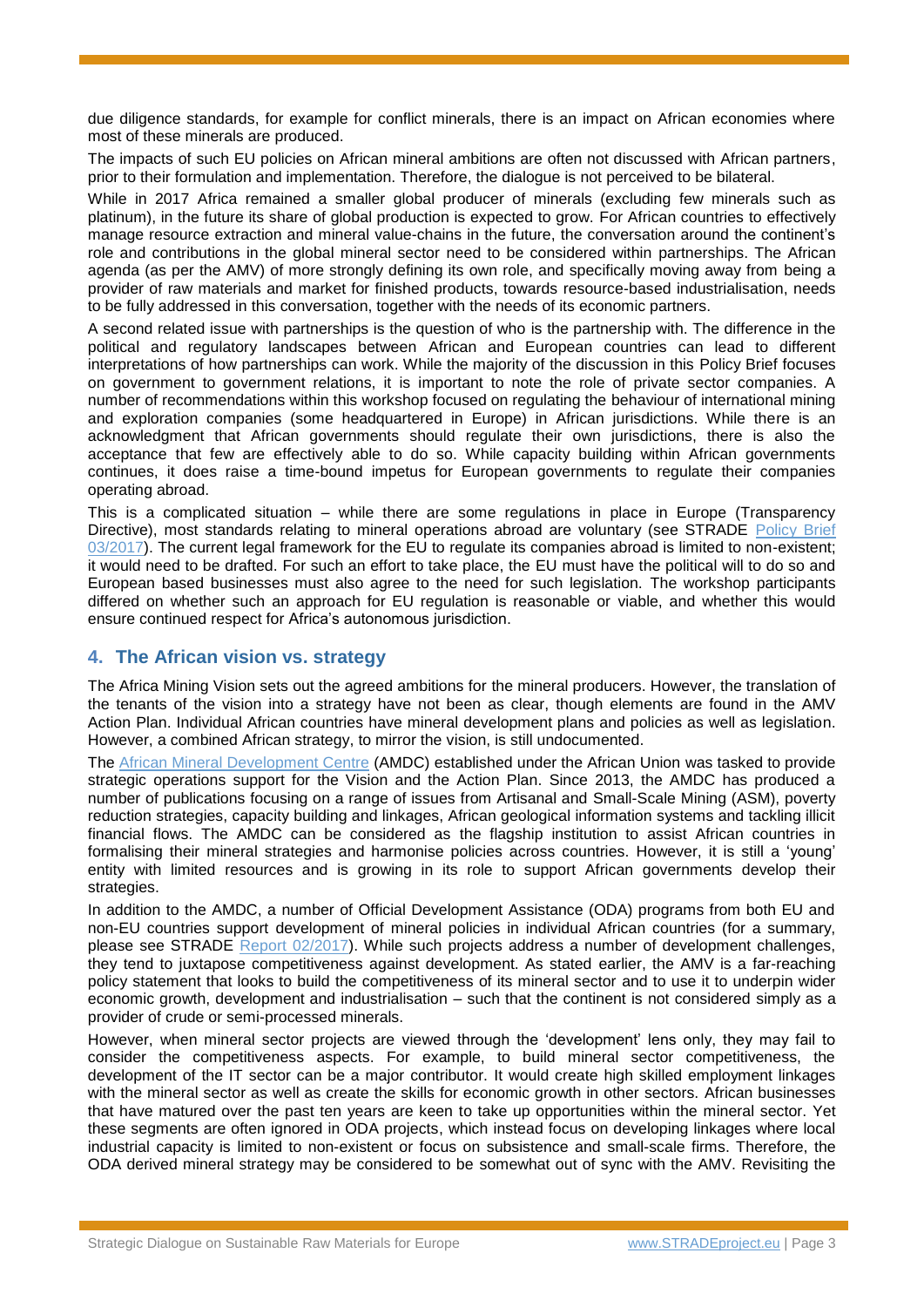approach can lead to strong partnerships in the future, enhancing the African competitiveness strategy. Some of these projects are outlined in the following sections.

The rest of the Brief focuses on specific challenges and opportunities within the mineral sector and provides recommendations for Africa-EU partnerships around natural resources.

# **5. Enhancing linkages from the mineral sector**

Backward mineral linkages refer to numerous supply chains into mining and processing, including capital goods, consumables, services and finance. The aim of supporting such linkages is to foster growth and capability in the wider economy, from mining operations. The multiplier impact of backward linkages can be large: for every dollar spent, the benefit to the economy can be fourfold or more. The development of backward linkages is dependent on the knowledge and skill set available in the wider economy, and the necessary infrastructure (transport, energy and water). National supplier development programs, led either by governments or by international mining companies, are successful when managed by strong and wellfunded institutions.

Many African governments have faced challenges in crafting effective and viable local content policies. Implementing these programs is still nascent and is constrained by the small markets offered by individual states, leading to calls for regional (REC<sup>1</sup>) strategies to achieve scale economies. But the responsibility is not with governments alone, mining companies and African businesses have a large role to play in achieving success.

African stakeholders acknowledge that at this time, it is unrealistic to aim for the local provision of all inputs into mining/processing. However, non-African counterparts must also acknowledge that the extract and export model is equally untenable. Therefore, middle-ground must be found between the two. This would require the acknowledgement that the development of linkages falls under fostering competitiveness and not under development assistance only. Various parts of the value chain (rather than the entire value chain) can be mobilised for creating domestic opportunities where the business fundamentals are already in place and can be activated.

Africa's ambitions for the long-term are to host the entire value chain in industrial minerals, continuing into manufacturing of mineral-based products and trading finished goods. There is, however, acknowledgement within African stakeholders that to push for comprehensive extraction, smelting/refining and fabrication within Africa is unrealistic at this time. Complete or near-complete value chains already exist for some minerals; for others, the immediate goals are to upscale production where necessary, and where feasible, move into the next stage of smelting/refining and manufacturing intermediate products. Increased processing will in turn create greater opportunities for backward linkages; the availability of technical skills is essential for the local realisation of such linkages.

#### **6. Addressing the knowledge and skills gap**

While a number of development assistance programs led by various countries or groupings (Australia, Canada, China, Japan and the EU amongst others) have been in place for the past decade, the structure of these programs has had limited impact. Often mining related skills development either takes place through short-term intensive training for a few, or through the placement of African citizens in foreign universities. Such initiatives have focused more on governance and taxation/legal training, with Science, Technology, Engineering and Mathematics (STEM) skills receiving less attention.

There is a shortage of skilled and employable Africans within the geology and engineering categories of the mineral sector. As mechanisation of mining operations increases, the traditional labour profiles are changing and there is a growing need for a different set of skills to be employed in the mineral sector. For the purpose of employment and entrepreneurship in backward linkage industries, basic foundations to make individuals 'trainable' as well as TVET (Technical and Vocational Education and Training) level technical and engineering skills are essential.

Availability of STEM skills is just part of the issue. To create and develop successful linkages, skills in business, contracting, planning, modelling and environmental sciences need to be improved. The mineral sector should not be viewed as an 'enclave' in terms of its skills gap. In addition to STEM skilling for Industry 3.0, Africa also needs to be complementing this with skilling for Industry 4.0 (ICT skills, etc), as autonomous mining machinery is deployed to enhance competitiveness and safety.

Additionally, there is a need to develop and augment social and political awareness within Africa about the greater role of minerals – they are not only there to provide state and export revenues. There is a tendency

 $\overline{a}$ <sup>1</sup> REC: Regional Economic Community (e.g. ECOWAS, SADC, EAC, etc)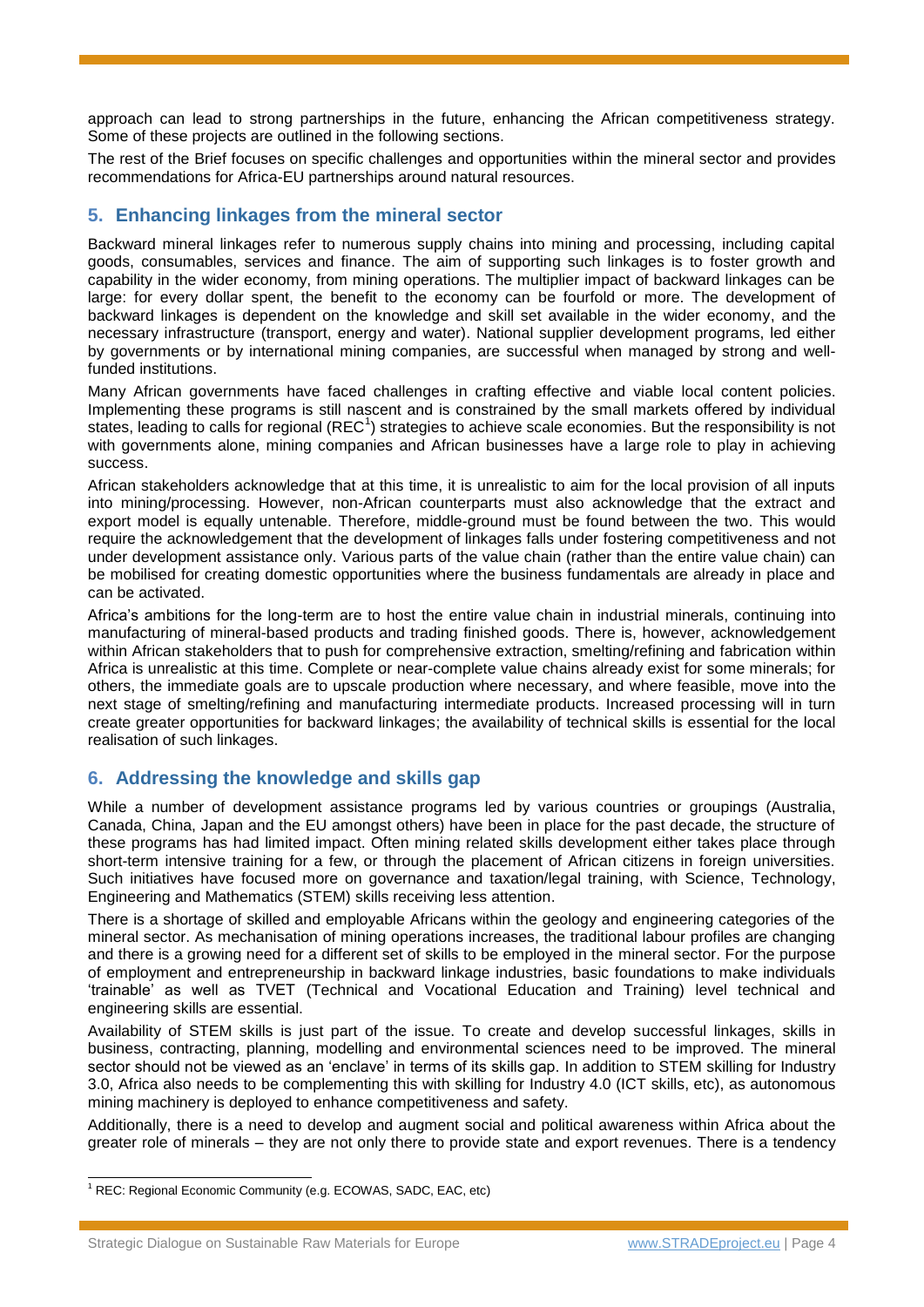to discuss mineral sector revenue only, often within nationalist fervour, in countries with large income disparities. The broader understanding of sustainability in the mining context as well as resource efficiency, requires a wider range of academic and training programs for the youth in Africa.

The current academic curricula within most African universities needs to be revised and updated – in most cases it is not vetted by the mining and supplier companies who can better define what skills they will require in the future. In addition, the need to 'scale-up' skill acquisition and mobility means such endeavours would benefit from regional cooperation, rather than just at the country level. Regional centres of excellence could optimise the use of resources here, while regulation allowing skills mobility are necessary to support industrial development on regional scale.

# **7. Key mineral feedstocks for African development**

Mineral feedstocks refer to raw materials required for domestic consumption that feed economic growth, making industrial minerals, such as limestone, clays, aggregates, gypsum, phosphates, nitrates and potash of growing importance in Africa. The minerals are consumed in the construction and agricultural sectors, as well as manufacture of capital equipment, vehicles and industrial products such as ceramics, plastics, glass, paper, detergents etc. As GDP and consumer demand increases, Africa's stock of industrial raw materials becomes a major contributor to its growth.

These minerals generally exhibit a weight-to-price ratio that is not suited for transport across long distances – they are routinely traded within a limited geographical range. Given Africa's high logistics costs, mineral feedstocks are often part of domestic or regional trade only.

The [Development Minerals Program,](http://www.undp.org/content/brussels/en/home/presscenter/pressreleases/2015/11/09/-investing-in-low-value-minerals-and-materials-for-jobs-boost-in-africa-.html) an ACP-EU initiative, is already in place to support small-scale miners, public institutions and communities operating in the low value minerals sector to support the inclusion of industrial minerals in national development planning. Workshop participants suggested that these programs now need to expand beyond assisting small-scale producers and isolated projects. Industrial minerals need to be developed as feedstocks for industrialisation and require broader national and regional planning. The importance of scale and creating regional markets is absolutely essential to supplying the minerals required by African growth.

These minerals are essential for the infrastructure and food security requirements of the continent, which in turn would spur market access and economic benefits for a larger geographical region. Given the history of industrial minerals, where they have largely been produced by small-scale operations, there is a clear need to balance the legitimate role played by these operator with the need to move to large-scale production. Supporting partnership programs between small and large-scale producers may work well in this instance.

#### **8. Mitigating environment, human rights and social impacts of mining**

The human, social and environmental impacts of mining activity is often considered under 'soft law'. The joint responsibility towards this area needs to be recognised by all parties – it is simply not enough to task the mining companies alone to do the needful. Trust, ownership and partnership are the key elements to bringing about such joint responsibility. This does not take away from the importance of effective enforcement measures (whether punitive or otherwise) that are also required to mitigate the impacts of mining activity.

**Performance Standards.** Within the African experience, strategies to mitigate damage are usually based on statutory requirements, often with the minimum standards being implemented. Where international standards are being followed, they often ignore the local context – making their application inefficient. For example, compensation for land and livelihood opportunities are often inappropriate or unsuccessful. Local procurement policies by mining companies have frequently been found to serve a political rather than an economic purpose, and to cement mine relations with the local elites rather than local communities. There is also the observation that when there are conflicts around mining operations, the national government often tends to align with the mining company rather than its aggrieved citizens.

Responsible mining practices at the project level will differ from company to company and are consequently unevenly applied across mines, even in the same country. While most international mining companies will subscribe to specific international standards on health and safety and the environment, these can differ (such as between ICMM Principles and IFC Performance Standards). There is potential value in developing a shared standard for African operations for all companies, with areas of flexibility for local conditions. The AMV Action Plan contains a framework to detail standards for project level practices that can aid in this endeavour.

**Environment and Social Impact Assessments.** While EIAs have become a standard requirement in most mining jurisdictions in Africa, the quality of these assessments varies. In some cases, proper environmental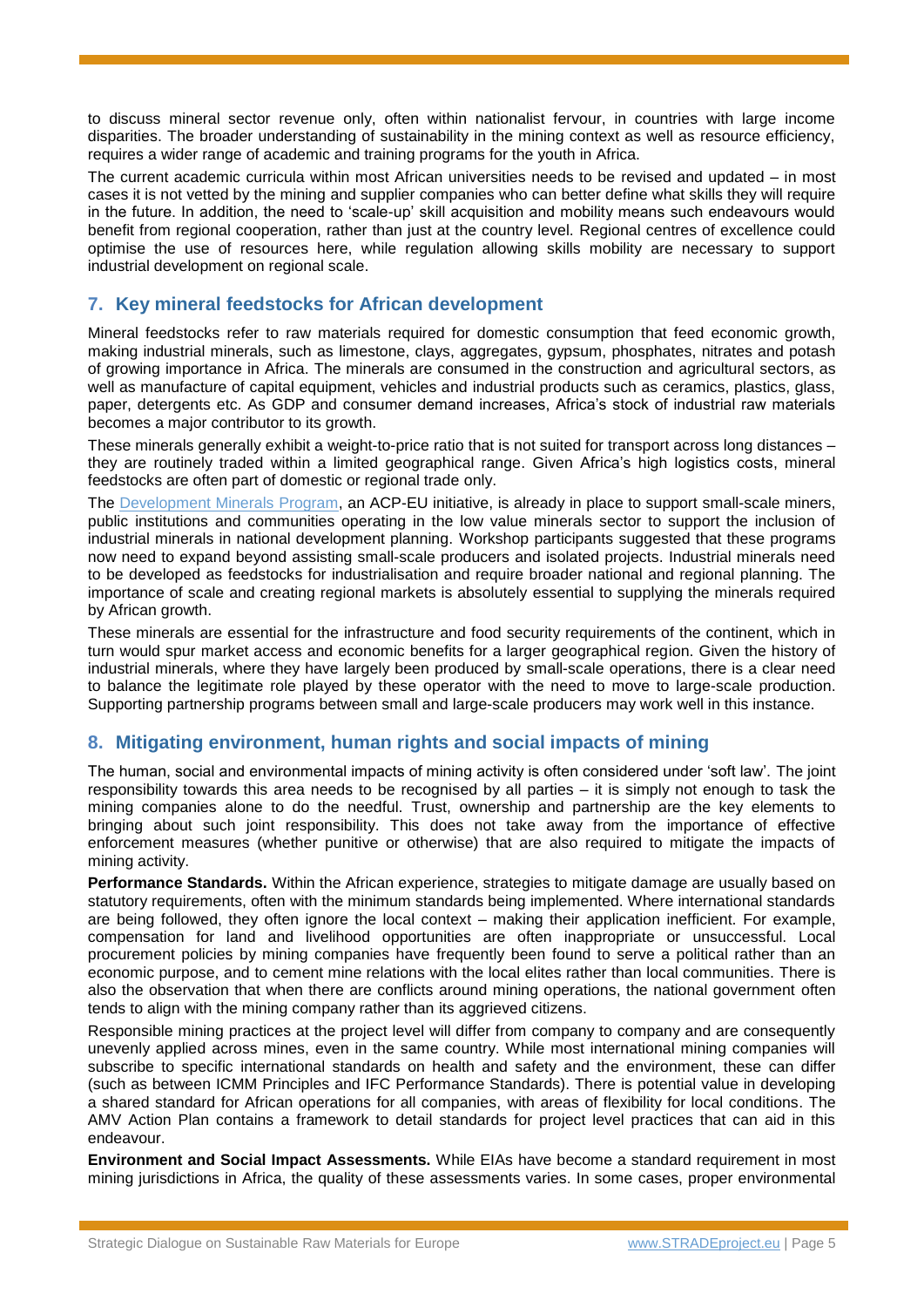strategic assessments are not undertaken by national governments, setting a bad precedent for other domestic stakeholders. EIAs undertaken by mining companies are not always assessed for their objectivity or quality as there are only a few independent institutions with the experience to do so. Most African environmental agencies are very poorly resourced in human, technical and financial capital. There is also the added danger of such weak institutions being open to undue influence from large mining companies, corruption and weak accountability. Without adequate skills and resources, policy implementation will not be effective.

**Environmental and Social Impact Integration.** Generally, the approach to environmental impact is poorly integrated with other aspects of social and economic planning. The environmental costs of mining activity – such as those on the ecosystem, social costs (and benefits) are often not factored in appraisal models. Their inclusion would contribute positively to decision making on granting mining licenses. This lack of integration is also evident in the poor implementation of mitigation strategies. Where policies do exist, they tend to be reactive rather than proactive.

**Mine Rehabilitation.** The issue of mine rehabilitation is not a new one in Africa, although its reflection within policy, regulation and implementation is still lagging. There is increasing awareness of the need to integrate such planning from the mine's inception, rather than when it nears closure. A mining company has to recognise that it is a 'steward' of the land, resources and the community. There are some good examples of this already: Sibanye Gold in South Africa is planning to provide its retrenched labour with access to mine land and water supplies for agricultural purpose, continuing after the mine has closed. However, much more needs to be done, whilst mines are still extant, to develop post-mining livelihoods. The extensive EU experience in this regard could assist in African solutions.

# **9. Support for Artisanal and Small Scale Mining**

Artisanal and Small Scale Mining (ASM) minerals in Africa tend to fall within two main product groups: high value minerals that are mostly beneficiated and consumed outside of Africa and low value non-metallic raw materials consumed locally<sup>2</sup>. Accordingly, ASM is an international concern and not only a local one. Within African countries, the variety, scale and methods used in ASM vary greatly. In some countries, ASM is legal while in others no such regulatory protection exists for the sector. The social context in which such activity takes place is diverse.

Nevertheless, there are broad trends in the sector and similar concerns with social and environmental impacts. Major challenges faced by the ASM sector include: conflict over alternative land uses, uncontrolled transfer of licenses and mining activities undertaken by migrants (both legal and illegal).

The contribution of the artisanal mining to generate rural livelihoods is an important one; the question around the future of artisanal mining has consequences. To 'replace' the sector with more formalised and smallscale activity may seem an obvious one, but this is not a straightforward solution. Some experts would argue it is not even an ideal solution. Not all artisanal mining can or should be scaled up, though some can benefit from formalisation and increased scale. The issue of formalisation is also not a straightforward one, with a gap between what is ideal and what is realistic. For others, strategies could consider the options for longterm micro-scale and artisanal mining practices to continue.

Support for the sector covers a range of issues, from legalising ASM activity to offer miners better protection and creditworthiness, to assisting miners in accessing geological information, technology and skills. Other challenges can be addressed by managing the relationship between artisanal miners and large scale mining companies that often operate in the same region.

There are a number of solutions to the challenges faced by the ASM. It must be remembered that one size does not fit all, and the context of the ASM activity will define the nature of the support provided. The sector should be considered for the contribution it can make to the economy. ASM should also be considered within a holistic rural development program rather than a stand-alone sector to be addressed. Linkages from the sector, such as equipment used specifically within ASM, can lead to secondary business generation; for example, mills for ASM use are being manufactured in Tanzania and exported to neighbouring countries. Use of IT, through mobile phones, to apply for or transfer licenses can generate better information. Financial institutions from the private sector can provide loans and credit services. Certification, one of the demands from the international community, can lead local firms to train, monitor and develop such systems for ASM regions. STRADE addresses ASM issues in more detail in a separate Policy Brief [\(09/2017\)](http://stradeproject.eu/fileadmin/user_upload/pdf/STRADE_PB09-2017_ASM_and_EU-cooperation.pdf).

<sup>-</sup> $2$  ASM here refers to the variety of mining operations that are labor-intensive, poorly mechanized and not centrally planned. See STRADE Policy Brief 09/2017 for further details.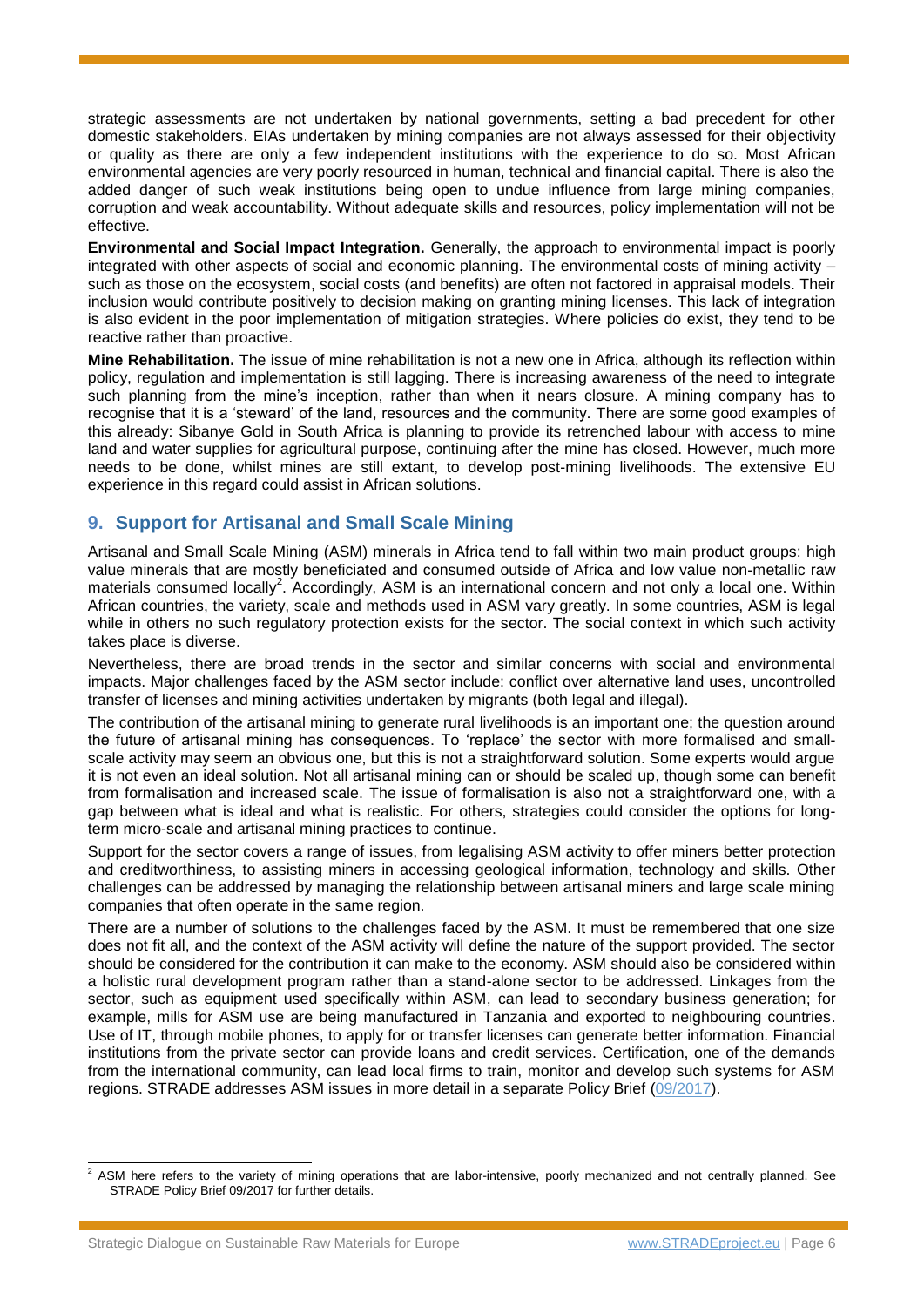#### **10.Recommendations for development assistance in raw materials**

Mineral-rich African economies have made significant progress in terms of governance and addressing economic and social aspects of the mineral sector over the past decade. Yet, there is much to be done to ensure that mining and mineral value chains play a positive, transformative and sustainable role on the continent. External support for the broad mineral value china complex will help ensure healthy and productive mining industries across the continent, with sufficient production for continental and export markets. Much of this support can take the form traditional development assistance, and the following actions are recommended:

**Supporting Joint Ventures**. Programs and projects could support EU based companies to associate with domestic companies, in order to gain market access. The reality is that the development of backward and forward linkages will, in many cases, require capital, skills and technology not currently available on the continent. Joint ventures provide the opportunity for win-win engagement by EU-based companies, which could include elements of supplier development, capacity building and promotion of local entrepreneurship. From their side, African governments would need to ensure a regulatory environment friendly to the necessary movement of capital and human resources.

Information on suitable partners, their capacities and core activities can assist in the establishment of joint ventures, while information on what key products are already produced locally can create better linkages (also see Creating Market Intelligence below).

**Supplier Development Programs**. The promotion of supplier development programs is not new to the African mineral sectors; a number of mining companies, in association with governments, already undertake such projects. For example, the [Ghanaian National Supplier Development Program,](http://acetforafrica.org/highlights/ghana-national-suppliers-development-programme-launched/) launched jointly by the AMDC African Centre for Economic Transformation (ACET), and the German Federal Institute for Geosciences and Natural Resources (BGR) in 2017, means to not just create linkages but deepen them. However, often supplier development programs have not done well, with the attrition rate of SMEs in such programs noted to be quite high. A different approach to supplier development projects is required; one that focuses as much on the technical and innovation side of things as it does on business skills. Access to finance remains a significant barrier for increased local suppliers to enter the mining value chain.

Part of this change must also focus on the 'competitive' rather than the development angle of supplier development projects. Research and outreach activity needs to showcase to foreign companies the competitive value of locating suppliers as well as operations (for equipment and service producers) in Africa.

**Research & Development Innovation Partnerships**. Future collaboration could focus on partnering African based research entities and universities with EU counterparts. This can be achieved through supporting the establishment and support to regional centres of excellence. To support R&D within the African context, such activities need to be carried out close to mining regions.

R&D activity can also benefit from joint research ventures between EU and African institutions. Whereas currently the flow of academic placement has been one way (African students in EU universities) this should change to a two-way flow, with European scientists supported to spend time at African institutions. Such placements could also be made for civil servants and other actors in the mineral sector. For example, the German government's [CIM Programme](https://www.cimonline.de/en/html/index.html) allows for the placement of European experts in (mainly developing and emerging) country institutions. The Australian government has a similar program that funds the placement of Australian specialist volunteers in ministries and other institutes abroad.

**Standards for Best Practices**. Another key initiative would be to support the AMDC in setting (derived) standards for mineral production that are fit for purpose in African countries. More research needs to be undertaken to gauge the appetite for African standards, by Africans. These standards would be expected to cover environmental and social impacts as well as human rights issues.

It is important to note that while the EU is invited to support and facilitate the drafting of such standards, this must be an African led initiative. This will serve two purposes – first with African ownership the standards will tend to have longevity. Previous experience has shown that foreign initiated principles tend to lose steam, once the political personalities backing the initiative move on (for example Tony Blair and The Make Poverty History campaign). In contrast, the Africa Mining Vision, under the African Union, continues to be an important policy document that is used by all African countries. Second, international best practices have often emerged from experiences in either industrial countries (Australia and Canada for example) or from Latin America (where community advocacy is much stronger than in Africa). Therefore, while these standards are based on sound principles, their implementation may not always be suited to the African political and socio-economic landscape. Mitigation strategies drawn from African experiences should be much more beneficial.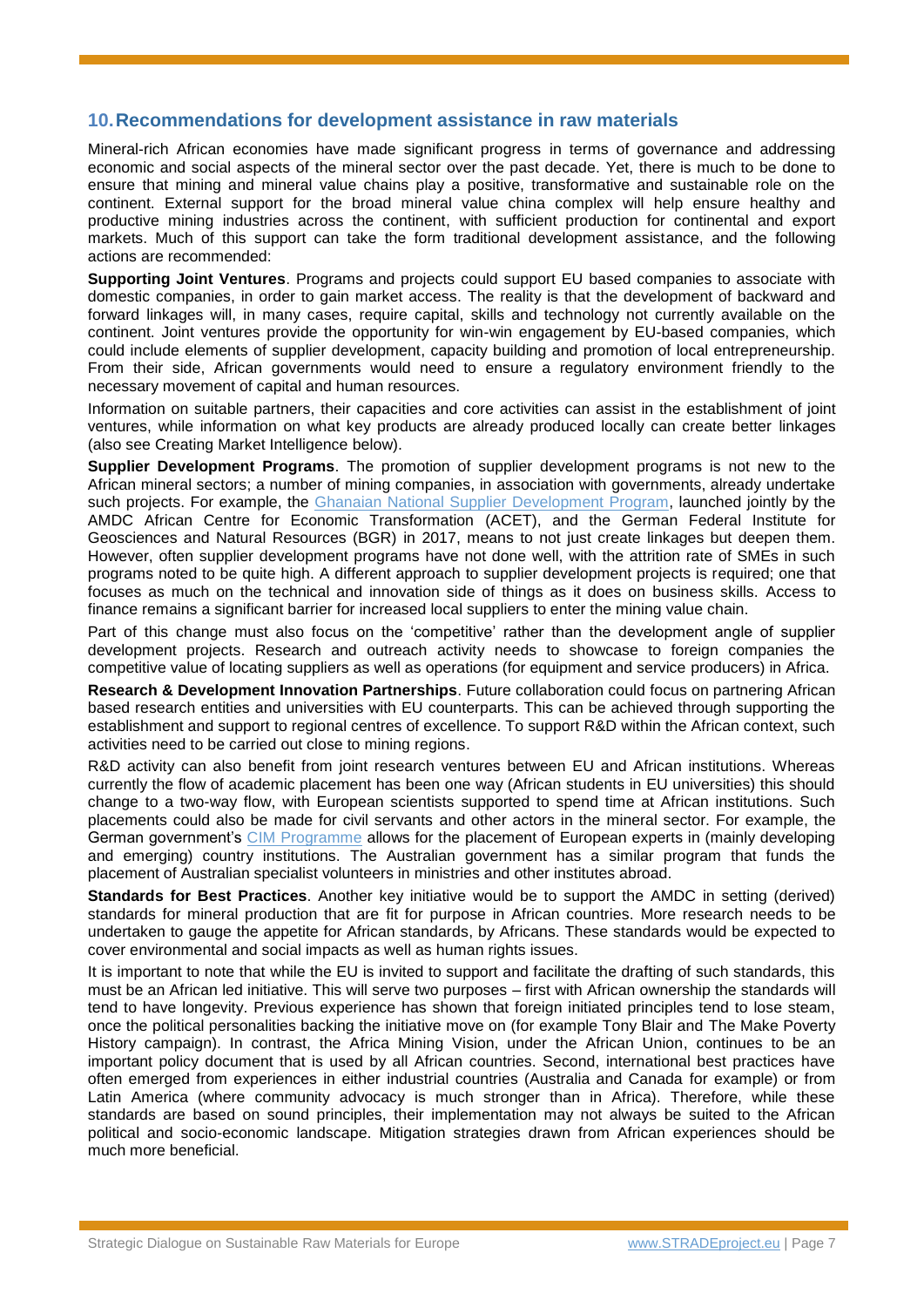The drafting/compilation of such standards however is not the major challenge, it is the monitoring and implementation of these best practice principles. The EU's own experiences in monitoring environmental legislation compliance can be the grounds for collaboration in this area. There is also need for financial support for African environmental agencies, which have low resources. The drafting of strict penalties, accompanied by strong institutions that can support them can take the mitigation impact discussion beyond advocacy.

The question whether the EU can play a role in holding its companies to account – for their operations abroad- was a contested one. It is as much around political will as it is around legal jurisdiction. EU Directives avoid 'extra-territoriality'. While no conclusions could be reached within the workshop, the issue of standards and implementation is addressed under other STRADE reports: [Policy Brief 03/2017](http://stradeproject.eu/fileadmin/user_upload/pdf/STRADEPolBrf_03-2017_OpDesignExp-DueDilgncCert_Apr2017_FINAL.pdf) and Report (forthcoming).

**Expand Support for Human Resource Development**. Collaboration and funding for supporting skills development needs to continue, but the focus needs to shift to more long-term, domestic capacity building programs. The scope of the skill set crucially needs to expand to include more STEM skills as well as the 'soft' skill sets of business competence, environmental and social impact subjects. 'Twinning' arrangements can have great value at university level. In addition, attention needs to be given to the efficacy of basic and technical skills level education – both essential to industrialisation.

Support could be leant to the formation of regional qualification networks, where common standards/certifications can testify to the skill level of individuals. Such an endeavour will facilitate skill and labour mobility across various regional mining areas, addressing the shortage of skilled Africans in the mineral sector.

**The Resource Corridor Approach**. The resource corridor approach is not new to the African continent. Based on the concept of mineral resource extraction being a 'conduit' rather than an end itself, the approach requires strategic planning to link infrastructure, business and finance development as well as rural and agricultural projects to natural resource extraction. The approach has been advocated by the African Union, UNECA, OECD as well as the World Bank in various guises. The strategy can deliver on wide spread economic and social gains using the resources infrastructure (particularly transport), however it requires promotion of regional thinking and funding to be successful. China's Belt and Road initiative may well address some of these strategies and the EU should consider collaborating with other international actors to contribute to the resource or development corridor approach advocated by the region.

As part of this approach, the technologies and standards for increasing productivity and effective extraction of industrial raw materials and development minerals can also be improved. This needs to take the form of transfer or creation of knowledge and wider dissemination of such knowledge. Given Africa's ambitions to utilise its own resources for development, improvements in industrial raw material production and logistics costs can be incorporated under the resource/development corridor approach. Where corridors cross national boundaries, which they often do, a regionalisation of markets can occur, which is a necessary condition for production of key industrial feedstocks and the development of backward linkages.

**Artisanal and Small-Scale Mining.** While other STRADE reports/policy briefs will look at specific recommendations for ASM, it is worthwhile to mention three here. The first is to build on the success of the PanAfGeo<sup>3</sup> services project between the EU and Africa that focused on large-scale mining. The geological data can be expanded to cover and cater to the ASM zones as well, thereby providing valuable information for the ASM sector.

The second recommendation is to consider certification schemes for ASM production, which adhere to best practice standards. While recent EU regulations have been drafted to cover conflict minerals, some of which are through artisanal mining other minerals – such as gem stones – could benefit from directed certification. The AMDC is currently working on a scheme to certify gems other than diamonds and rubies and metals other than coltan and gold (e.g. tin and tungsten). This would have a positive impact on the trade of such minerals (as opposed to falling outside of certification due to fear of conflict minerals) and improve the revenue earned by artisanal miners. Certification processes, along with other measures, can ensure artisanal miners receive a fair payment for their product, as opposed to what they may receive from unregulated traders and middle-men.

Finally, development assistance projects must not presume the flow of technology and knowledge is one way – research that highlights the African expertise in ASM should be shared with other countries and regions as well. The traditional skills and knowledge of some artisanal miners can contribute to wider understanding of environmental and social impacts and their mitigation. For example, mercury-free gold mining techniques have been traditionally applied in parts of West Africa for centuries.

 $\overline{a}$ 

**<sup>3</sup>** Geological Knowledge and Skills in African Geological Surveys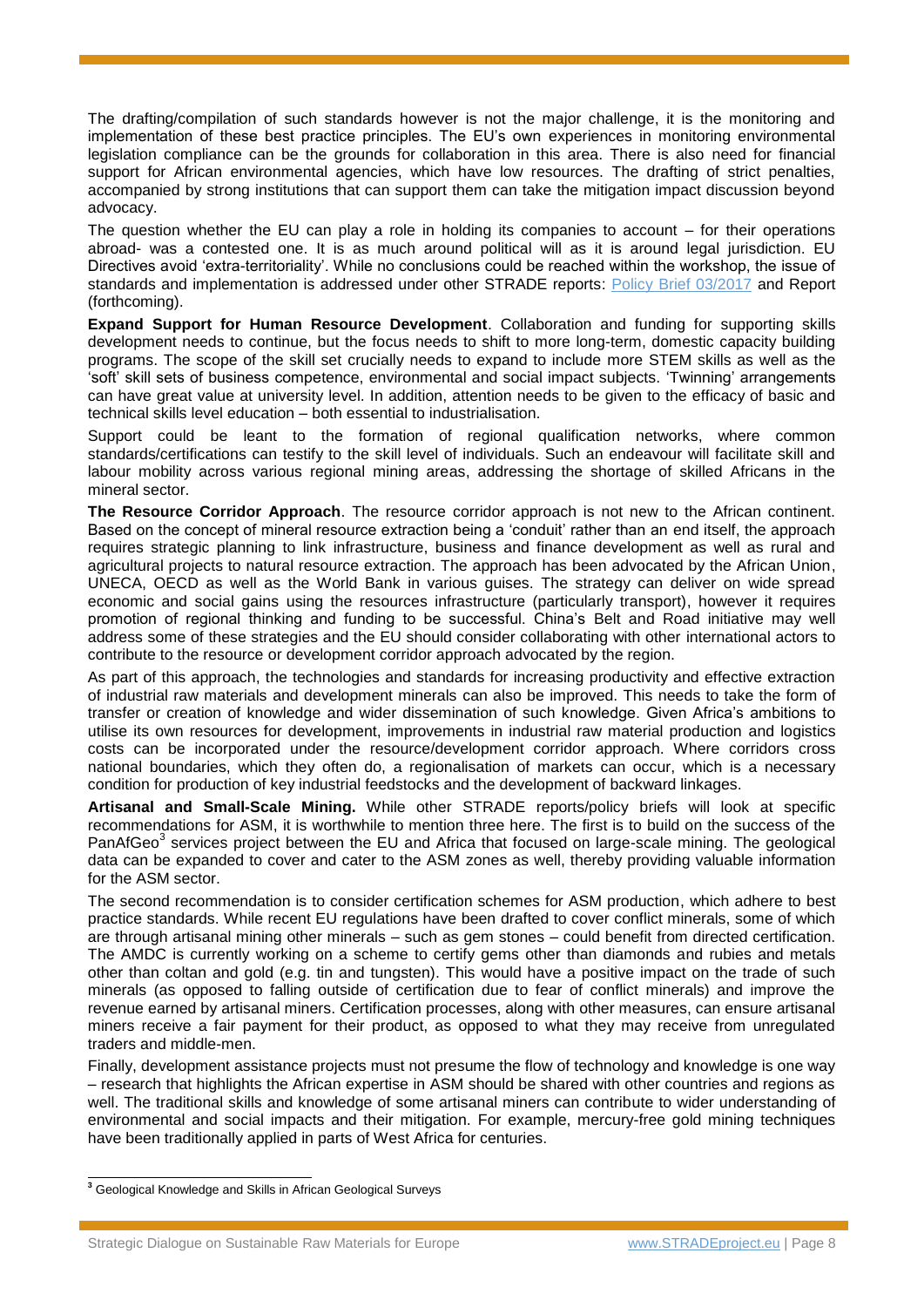**Broad-based Growth.** The mineral sector needs to be approached on two levels, first are initiatives aimed directly at the mining project (most have been discussed above) and the second is situating it in the wider economic planning and strategy. For example, ASM projects should be considered as part of wider rural development projects, rather than just under the mineral sector. Industrial minerals and those that support agricultural development (such as phosphates) should be considered as one ecosystem rather than as discrete sectors. Mineral sector initiatives need to be move away from piece-meal, silo projects to coherent and integrated strategic development plans, as per the AMV.

This integration also needs to make use of current EU instruments, instead of seeking new initiatives. For example, the [European External Investment Plan,](https://ec.europa.eu/europeaid/eu-external-investment-plan-factsheet_en) and the strategic priority for 'Investing in People education, science, technology and skills development' under the 2017 EU-Africa summit.

One issue that is of high priority, and was raised but not discussed during the workshop, was around financial flows. There are strong African concerns around illicit financial flows as well as transfer pricing, particularly related to raw materials sector. This includes concerns where international finance companies continue to lend/invest in mining companies that are not compliant with meeting international best practices in their operations. The STRADE research team deemed this to be an important topic, however time and resource limitations have not allowed for the team to treat this in full. Therefore, it was not fully discussed within the workshop.

[Economic Partnership Agreements](http://ec.europa.eu/trade/policy/countries-and-regions/development/economic-partnerships/index_en.htm) (EPAs) was another issue that was raised several times but was not on the agenda. There are concerns that EPAs (currently being negotiated and implemented) constrained the ability of Africa to use export restrictions to develop their mineral linkages, as per the AMV. The STRADE research team, unfortunately, does not have the resources within this program to pursue this area of research.

#### **11.Recommendations for Africa-EU partnerships in raw materials beyond assistance**

In summarising the potential Africa-EU engagements it is important to draw a distinction between issues that should be considered under the lens of the traditional engagement model (informed by development assistance) and those that can be viewed as true partnerships. Between these two is a middle area where the EU can act as facilitator rather than a primary participant.

We summarise potential Africa-EU partnerships here, based on single/multiple interventions that can address a number of the challenges outlined above.

**Regional Centres of Excellence.** It must be appreciated that Africa has 54 countries, and is geographically large enough to fit China, India, the USA and most of Europe, combined. The regional diversity therefore suggests that regional centres of excellence could serve the needs of different countries. Regional centres are not a unique idea, and have been adapted in other countries in Asia, Europe and Latin America. A regional centre can act as a hub for researchers, financiers, mining companies, businesses, environmental advocates and innovation. Regional hubs can also promote skills development and training and create cross sectoral linkages with other industries. They can act as a point of contact for international actors and focus on developing and refining African skills and capacity. They can also act as a focal point for EU actors (both private and public sector) to engage with.

**Africa-EU Partnership on Green Technologies and Raw Materials.** In such a partnership, EU experts working with African counterparts can identify the raw materials (including EU's critical raw material list) that are required for the future. The work can expand into discussions on renewable energy and other green technologies that can be adopted in both regions. The approach considers a long-term dialogue that focuses exclusively on mutual areas of benefit and develops project streams.

**Africa-EU Partnership on Mining Technology.** Given the discussion on linkages and industrial development and its importance to African growth, an Africa-EU technology partnership is proposed. The partnership can focus on STEM skills development as well as R&D. It can address technology development issues in ASM as well as environmental sciences. The partnership can also assist in developing collaborations between European equipment and service providers and African businesses. As noted earlier, technology knowhow can flow both ways, and European institutes can benefit from the experiences of their African counterparts. As mentioned in a previous STRADE Policy Brief [\(04/2017\)](http://stradeproject.eu/fileadmin/user_upload/pdf/STRADE_PB04-2017_D2-8_MiningTechSectorEU-CollaborativeCompetitiveness_May2017_FINAL.pdf), European mining equipment manufacturers need to work closely with operating mines and such a partnership can provide access.

**Value Propositions – Articulating Mutual Benefits.** Moving away from the development assistance model, African countries need to design and offer 'value propositions' to the EU. This involves outlining the costs and benefits of Africa-EU raw material engagement beyond the 'donor' relationship. Factors can include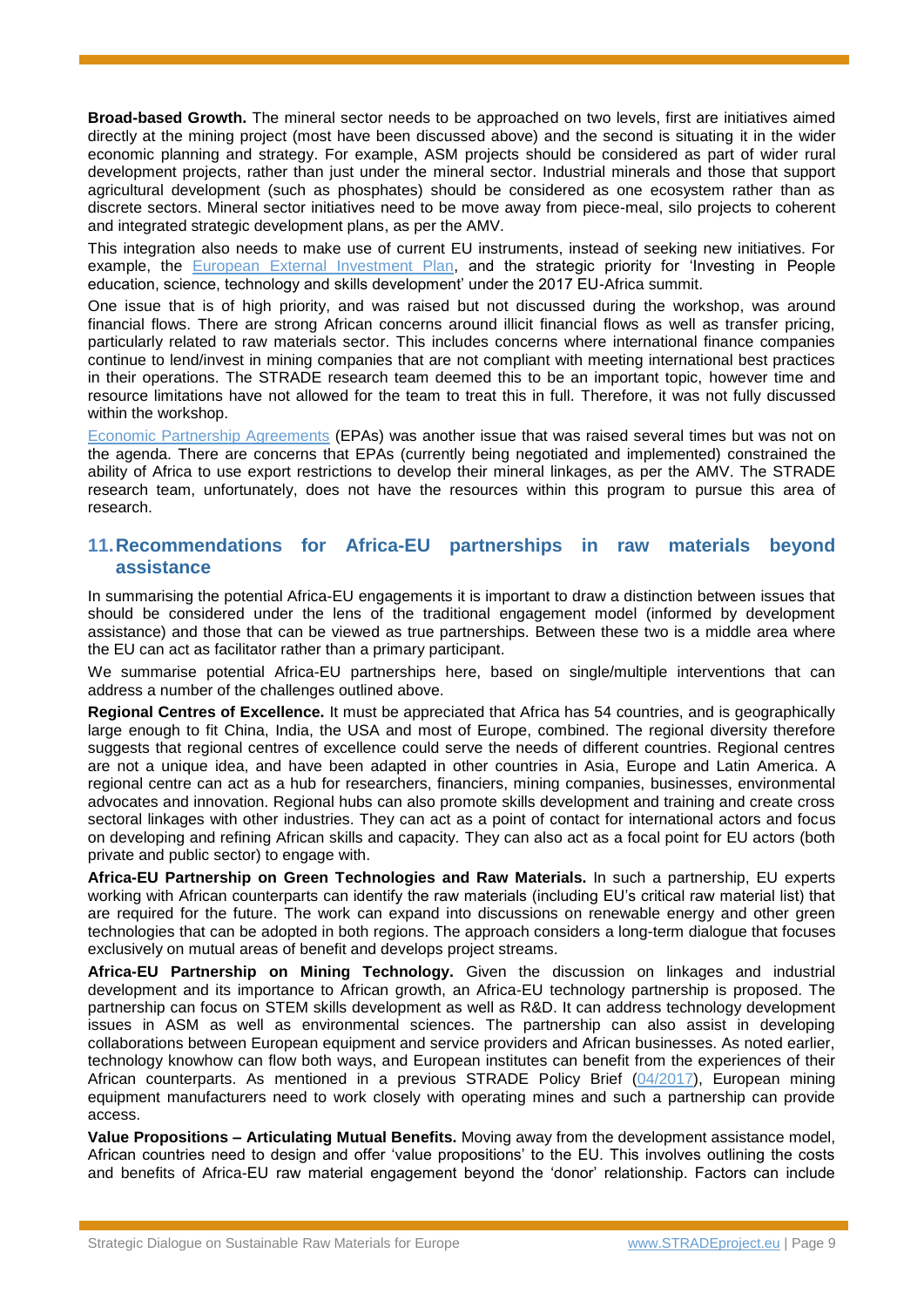creating enabling business environments which can benefit both domestic and foreign firms. While African firms can benefit from joint ventures with European firms, the opposite is also true. Having local business partners can allow the latter to expand their markets and utilise new business opportunities.

**Creating Market Intelligence.** One major area of cooperation is the creation of, and access to, market information. This can range from country case level studies around mining clusters, availability of skilled labour, available technologies, SMEs as well as larger enterprises and their product/service offerings. This can also include information from geological surveys, local industrial mineral resources etc. The issue of market intelligence is not just around creating a data set. It also requires research and analysis to be pulled together. There are a number of private and government-based initiatives that are attempting to do just this, as well as from the OECD and UNECA. However, such databases are not well formed at this time, and may be considered as part of a long-term partnership, either through the AMDC or with the African Union.

**Developing Protocols for Conflict Minerals.** Going forward there should be a partnership between the EU and Africa in developing regulations and certification for conflict minerals to build on the current KPC (Kimberly Process Certification), WGC (World Gold Council) and ICGLR (International Conference on the Great Lakes Region) schemes and to include semi-precious minerals in a revised EU Conflict Minerals Regulation (2017/821) which is due to come into effect in 2021.

#### **12.Conclusion**

This policy brief offers a summary of the rich discussion that took place during the workshop in November 2017. This document cannot truly reflect all the discussions over the two-day period, as there is always a difference in the spoken and the written word.

African experts, with decades of experience within national, regional and international mining sector spoke to a number of issues. One trend was clear within these discussions; the understanding of the issues facing the mineral sector and the possible solutions are well understood. However, there is not always agreement on the answers and a healthy debate exists around the next steps. Africans are keen to take their own path and drive their own solutions, through partnerships. Unfortunately, the two-day workshop did not have sufficient time to prioritise and fully develop the shape and scope of such partnerships.

Most African's recognise that the mineral sector offers them the resources and opportunities to move their development agenda forward. They also acknowledge that certain sectors still require assistance from the EU and other countries. However, such assistance needs to move away from the 'donor-agent' relationship in the future. For a true partnership to emerge, that is both sustainable and is of mutual benefit, there needs to be a true dialogue between Africa and the EU.